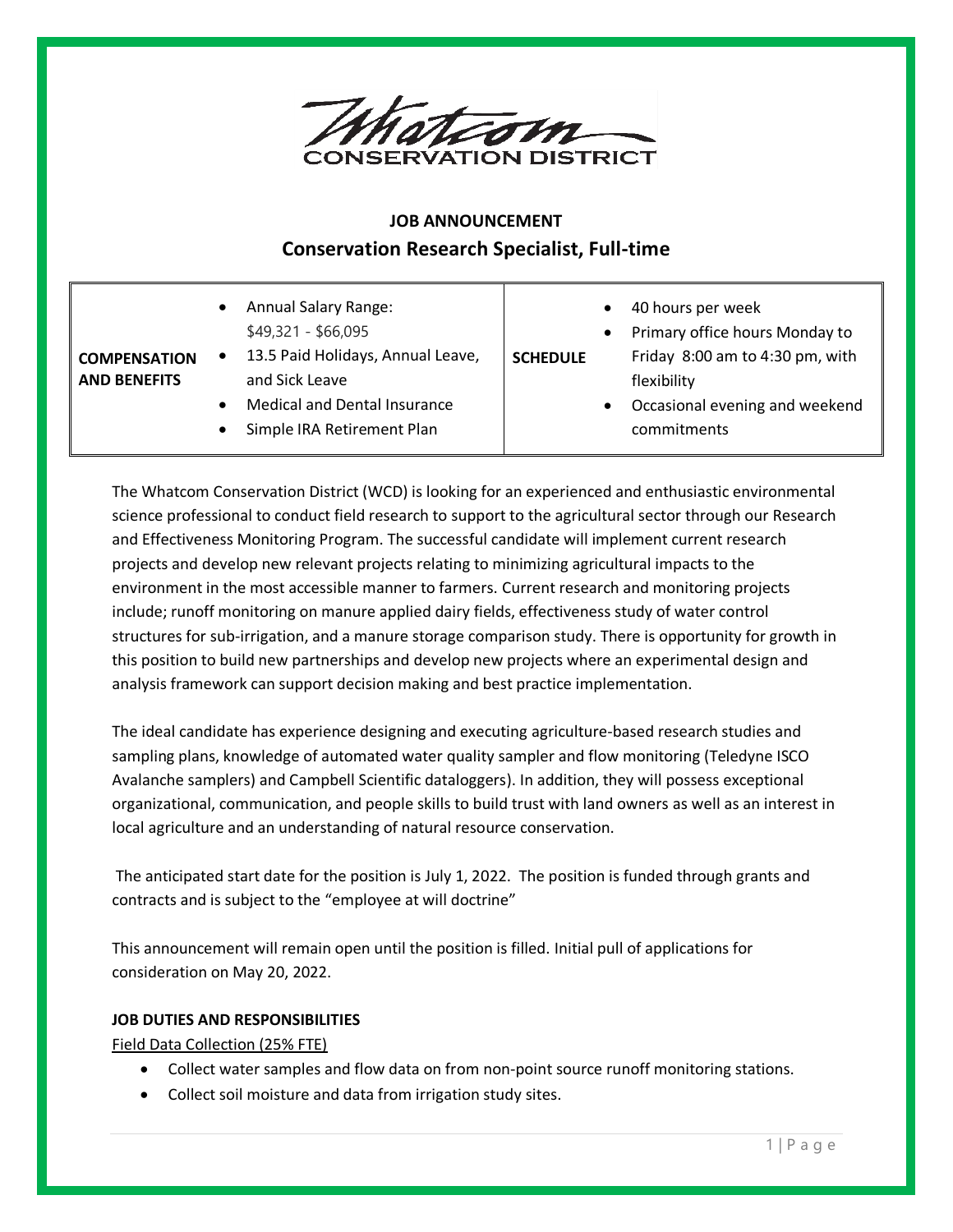- Collect forage samples.
- Coordinate with producers on field management activities including manure application, planting, irrigation, and harvesting.

## Field Station Maintenance (25% FTE)

- Maintain and calibrate electronic field equipment including automated water samples (Teledyne ISCO Avalanche samplers), Campbell Scientific data-loggers, solar charging stations, rain gages, modems, and soil moisture sensors.
- Maintain physical field equipment including flume and drain tile monitoring installations.
- Calibrate and maintain water quality sampling equipment, flow measurement equipment, soil moisture sensors and meteorological equipment.
- Troubleshoot equipment issues and come up with creative solutions to collect high quality data despite adverse, changing conditions.

## Data Analysis and Reporting (25% FTE)

- Download, manage and conduct Quality Control on time-series data streams from flow monitors, soil sensors, and meteorological stations.
- Conduct data analysis and prepare high quality reports of research projects for a variety of audiences including farmers, conservation district staff, local water quality professionals, and the broader agricultural science community.
- Author and produce white papers on new science that could inform our local planning processes.
- Review primary literature to support and explain study findings in context with larger body of agricultural science and best management effectiveness knowledge.
- Present findings at local and regional meetings and conferences.

## Project Management (15% FTE)

- Manage the workflow of multiple grants for the year.
- Track budgets and fulfill various quarterly, monthly, and annual reporting requirements.
- Participate in hiring, training, and coordinating field technicians and/or interns as needed.

#### Grant Writing (10% FTE)

- Write grants to develop new and ongoing science and research projects.
- Collaborate with partners including conservation district staff, farmers, local water quality stakeholder groups, extension programs, and other conservation districts to develop funding proposals that address emerging issues and current research priorities.

*The above generally describe the principal functions and duties of the position. The Conservation Research Specialist may also be assigned tasks in related areas to provide support as needed.*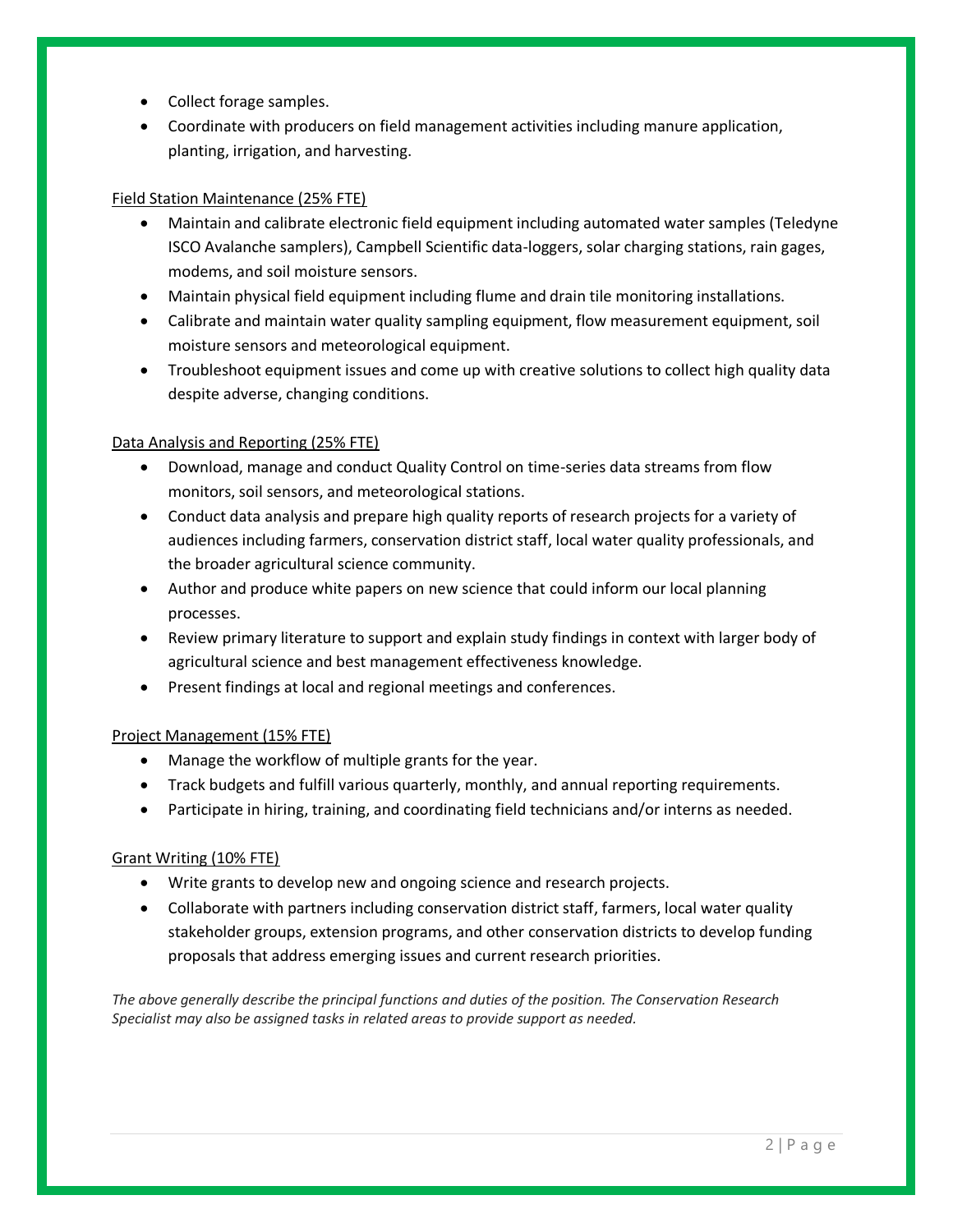### **MINIMUM QUALIFICATIONS**

The following are the minimum qualifications for this position.

 Bachelor's degree from a regionally accredited institution (Master's degree preferred) in environmental sciences, soil sciences, water resources management, hydrology, biology, environmental engineering or a closely related field of study with 5 years of professional experience in environmental sciences and with 2 of the 5 years directly related to the duties of the position.

*Will accept 2-year technical degree or applicable certificate with 6 years of professional experience where 3 of the 6 years of experience directly related to the duties of the position.*

*Will consider individuals without a degree and with 8 years of professional experience where 5 of the 8 years of experience are directly related to the duties of the position.* 

*A Master's degree with a concentration in environmental sciences, soil sciences, water resources management, hydrology, biology, environmental engineering or a closely related field of study may be substituted for 1 year of experience directly related to the duties of the position.*

Currently hold or can obtain a valid Washington State Driver License.

# **ADDITIONAL QUALIFICATIONS**

The following are additional position requirements.

- Working knowledge and experience with water quality sampling and analyzing flow and bacteria, nutrient and sediment non-point source loading data.
- Experience in designing and implementing environmental field research studies.
- Microsoft Office suite programs and email applications.
- Experience using computer-based data analysis and statistical tools including Excel, R statistical programming or other similar programs.

# **DESIRABLE SKILLS AND EXPERIENCE**

The following are additional desired skills and experienced for success in this position.

- Experience with USDA NRCS Edge-of-field monitoring.
- Experience with flow monitoring and automated sampling techniques. Familiarity with using Teledyne ISCO auto-samplers and Campbell Scientific data-loggers will be an asset.
- Experience analyzing flow and water quality data (nutrients, bacteria, sediment).
- Experience working with farmers.
- Working knowledge and skills in conflict management.
- Working knowledge of natural resource management priorities in the Puget Sound region.
- Working knowledge of ArcGIS.
- Knowledge of the conservation district system and local, state and federal partners.